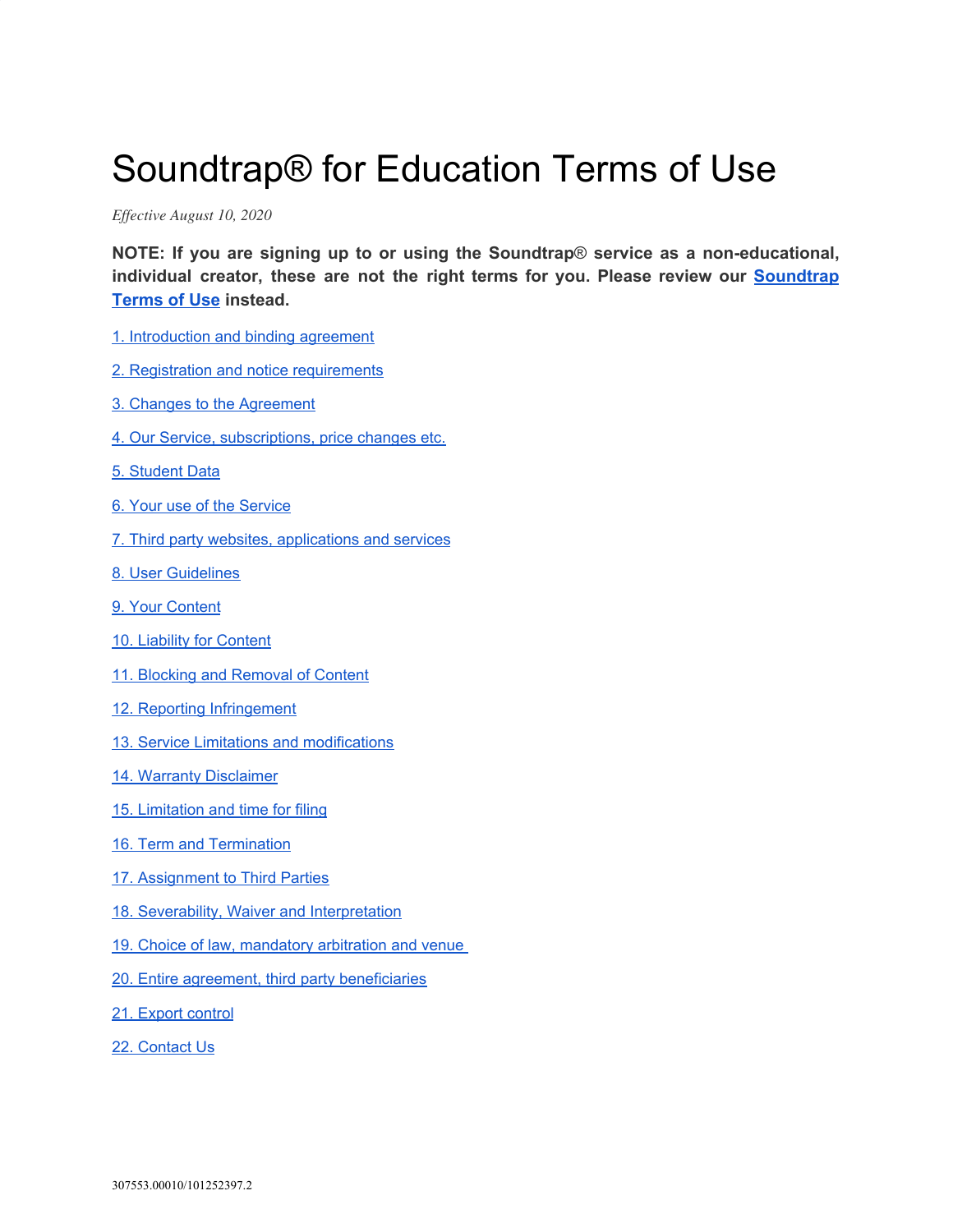## <span id="page-1-0"></span>**1. Introduction and binding agreement**

Welcome to Soundtrap® for Education, a service provided by Spotify ("Soundtrap®", "we" "our", or "us").

These Soundtrap® for Education Terms of Use ("Terms of Use") govern your use of the Soundtrap® for Education services including all associated features and functionalities, websites, mobile and desktop applications and all related tools, applications, data, software, APIs as well as all other content and services associated with the Soundtrap® for Education services (the "Service").

By signing up or otherwise accessing or using any part of the Service you are entering into a binding agreement with Spotify USA Inc. If you are signing up or using the Service on behalf of a school, school district, or other educational organization or entity (the "School") you are agreeing to the agreement on behalf of the School and promise that you have the authority to bind the School to this agreement. In that case, "you" and "your" will refer to the School.

Your agreement with us includes these Terms of Use together with our Data [Processor](https://www.soundtrap.com/public/legal/dpa.pdf) [Agreement](https://www.soundtrap.com/public/legal/dpa.pdf) and any additional terms to which you agree with us from time to time, other than terms with any third parties (collectively, the "Agreement"). If you wish to read the terms of the Agreement, the current effective version can be found on our website, [www.soundtrap.com/edu](http://www.soundtrap.com/edu) (the "Website").

**Please read these Terms of Use and the other referenced documents carefully**, as they include important information on:

- your legal rights and obligations when you use the Service;
- your responsibilities for your end users' use of the Service;
- the rights you give us when you and your end users use the Service;
- the rules everyone needs to follow when using the Service;
- other key information regarding changes and termination of the Service, automatic renewals, your liability for content, infringements and limitation of liability

You acknowledge that you have read and understood the Agreement, and agree to be bound by it. If you do not agree with (or cannot comply with) the Agreement, then you and your end users may not use the Service or any parts thereof.

# <span id="page-1-1"></span>**2. Registration and notice requirements**

You are responsible for providing all notices to, and obtaining any and all consents from, any student invited to use the Service through your plan ("Student") that may be required by applicable law. You will also convey notification on our behalf to your Students or, with respect to a Student under 18 years of age, to the Student's parent or guardian, upon our request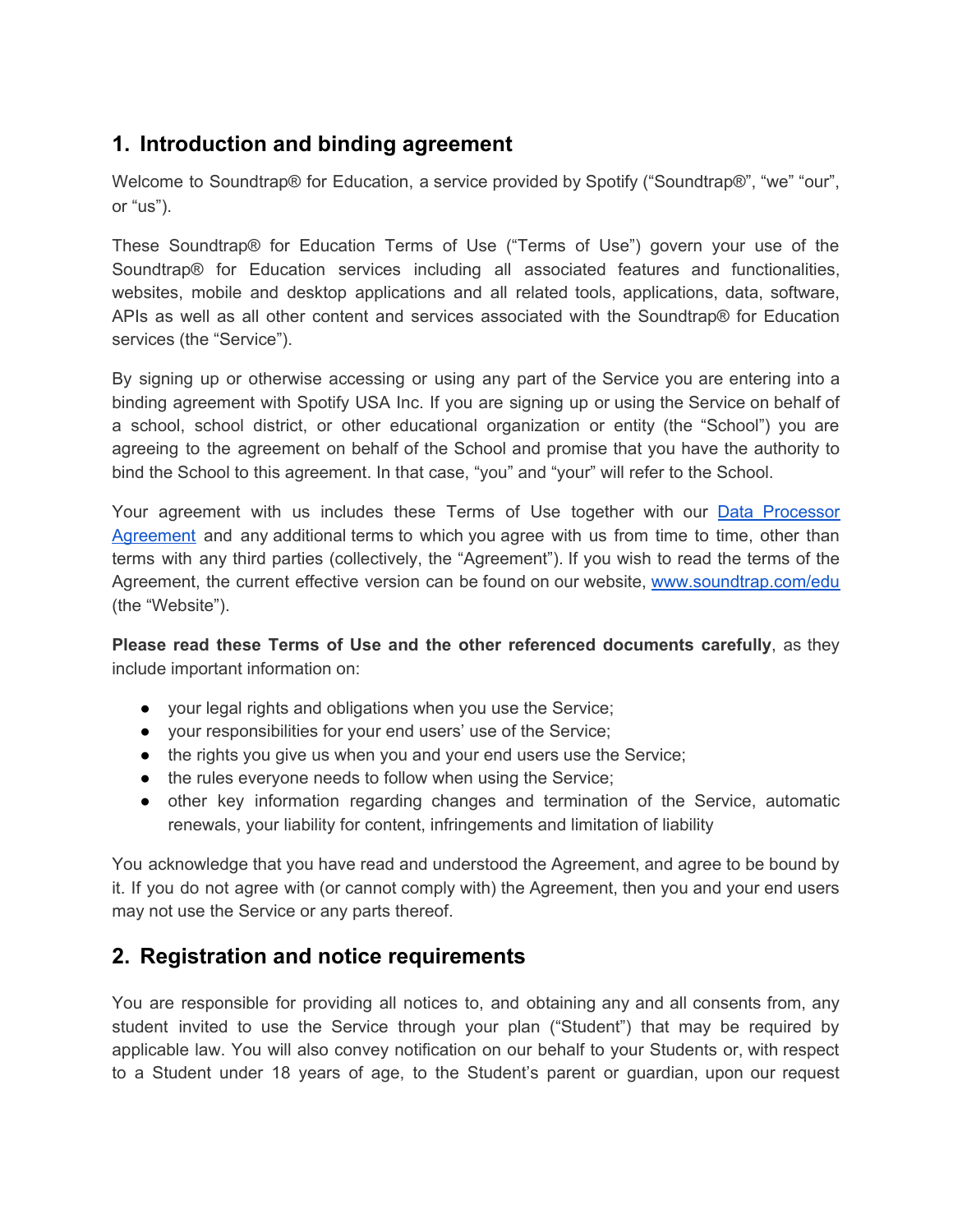including in connection with any judicial order or lawfully-issued subpoena requiring the disclosure of Student personal data in our possession as may be required under applicable law.

If you allow children under the age of 13 to use the Service, you consent, as required under the Children's Online Privacy Protection Act of 1998 ("COPPA"), to the collection and use of personal data from such Students in the Service, as described in our [Education](https://www.soundtrap.com/legal/privacy/edu) Privacy Policy. You are solely responsible for compliance with COPPA, including obtaining verifiable parental consent for the collection of Student personal data in the Service for any child under the age of 13.

We and you acknowledge that (a) we may receive personally identifiable information from education records that are subject to the Family Educational Rights and Privacy Act, 20 U.S.C. § 1232g ("FERPA"); and (b) to the extent that we receive such records, we will be considered a "School Official" (as that term is used in FERPA and its implementing regulations) and will comply with our obligations under FERPA.

## <span id="page-2-0"></span>**3. Changes to the Agreement**

We reserve the right to change, alter, replace or otherwise modify the Agreement, including these Terms of Use, at any time.

When we make any material changes to the Agreement, including these Terms of Use, we will provide you with notice as we deem appropriate under the circumstances, for example by updating the date of last modification and posting to the Website, displaying a prominent notice on the Website, within the Service and/or by sending an email to the email address registered in your account (we never send these emails to Students). In some cases we will notify you in advance, and your continued use of the Service after the changes have taken effect will constitute your acceptance of the revised Agreement. If you do not wish to continue using the Service under the new version of the Agreement, you may terminate the Agreement as described in the Term and [Termination](#page-12-0) section below.

## <span id="page-2-1"></span>**4. Our Service, subscriptions, price changes etc.**

Soundtrap® for Education is a cloud-based hosting and collaborative audio recording platform for use by Students and teachers in an educational setting.

By purchasing a Soundtrap® for Education subscription, you will be granted access to our educational plan (the "Educational Subscription") pursuant to which you may provide access for you and your Students and other end users to use the Service in accordance with the number of seats you have purchased. You acknowledge and agree that you: (a) are responsible for the use of the Service by your Students and all other end users that use the Service through your Educational Subscription, including any administrators or teachers (collectively, "End Users"); and (b) shall ensure that each of your End Users complies with the Agreement. You shall be responsible for all losses, damages, and costs (including attorneys' fees) incurred by us in connection with any use of the Service by any End User, any claim made by an End User, or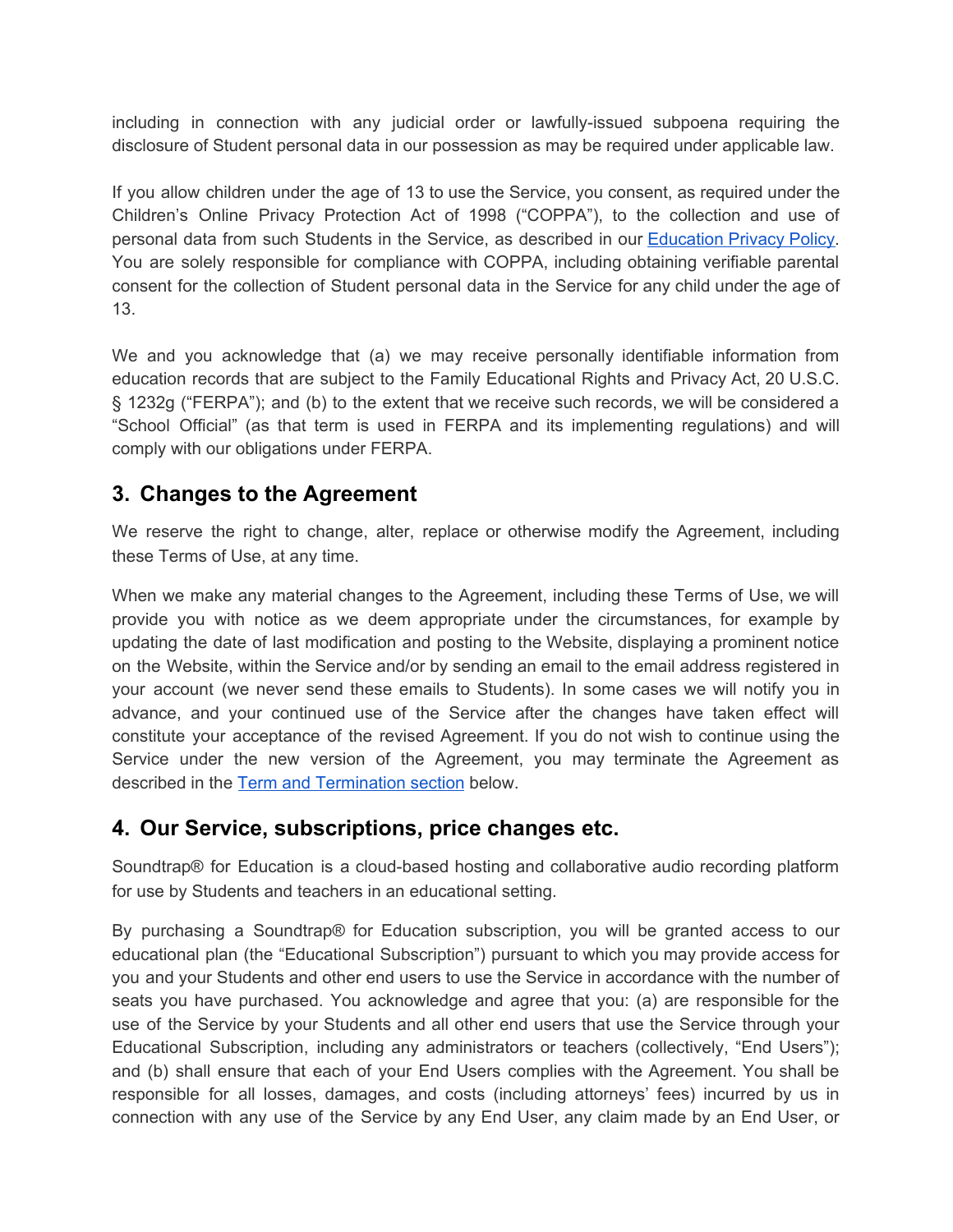any failure of any End User to comply with the Agreement.

You may purchase an Educational Subscription either directly from us or from a third-party reseller (where available) (the "Reseller"). If the Educational Subscription is purchased from a Reseller, you will enter into a separate order form or agreement setting forth the fees to be paid by you to the Reseller for the Educational Subscription. We are not liable or responsible for any commercial or other terms agreed between you and the Reseller, except that we shall remain responsible for the provision of the Service in accordance with this Agreement, and your use of the Service shall be governed by the same.

You may purchase an Educational Subscription directly from us by paying the subscription fee in advance on a yearly basis, or some other recurring interval agreed upon prior to the purchase. Prices and fees are exclusive of, and you are responsible for, any federal, state, local or other taxes. We may collect and remit sales tax on your purchase when legally required to do so, unless you provide us with a valid tax exempt certificate. Taxes we collect, if any, will be listed separately on the invoice. Upon our request, you will provide us with a certificate or other evidence documenting your tax-exempt status. You agree to make all payments of fees to us free and clear of, and without reduction for, any withholding taxes.

If you use a credit card as payment method, your Educational Subscription and payment will automatically renew at the end of the applicable subscription period, unless you cancel your Educational Subscription upon thirty (30) days' written notice before the end of the then-current subscription period. If you use another payment method, your payment will not renew automatically and your Educational Subscription will cancel automatically at the end of your initial subscription period. In both cases. the cancellation will take effect the day after the last day of the current subscription period, and you will have no continued right to use the Service thereafter. If you cancel the Educational Subscription before the end of the current subscription period, we will not refund any subscription fees already paid to us.

We may change the price for the Educational Subscription from time to time and we will communicate any price changes in advance of any renewal and, if applicable, how to accept those changes. Price changes will take effect at the start of the next subscription period following the date of the price change. Subject to applicable law, you accept the new price by continuing to use the Service after the price change takes effect. If you do not agree with a price change, you may reject the change by cancelling your Educational Subscription before the price change takes effect.

Any invoices are due and payable within thirty (30) days from the invoice date.

From time to time, we or others on our behalf may offer trials or special offers of the Educational Subscription for a specified period without payment or at a reduced rate (a "Trial"). These Trials may be subject to separate and additional terms and conditions. We may determine your eligibility for a Trial, and withdraw or modify a Trial at any time without prior notice and with no liability, to the extent permitted under applicable law. Unless otherwise set forth in the Trial terms and conditions, you will have no continued right to use the Educational Subscription after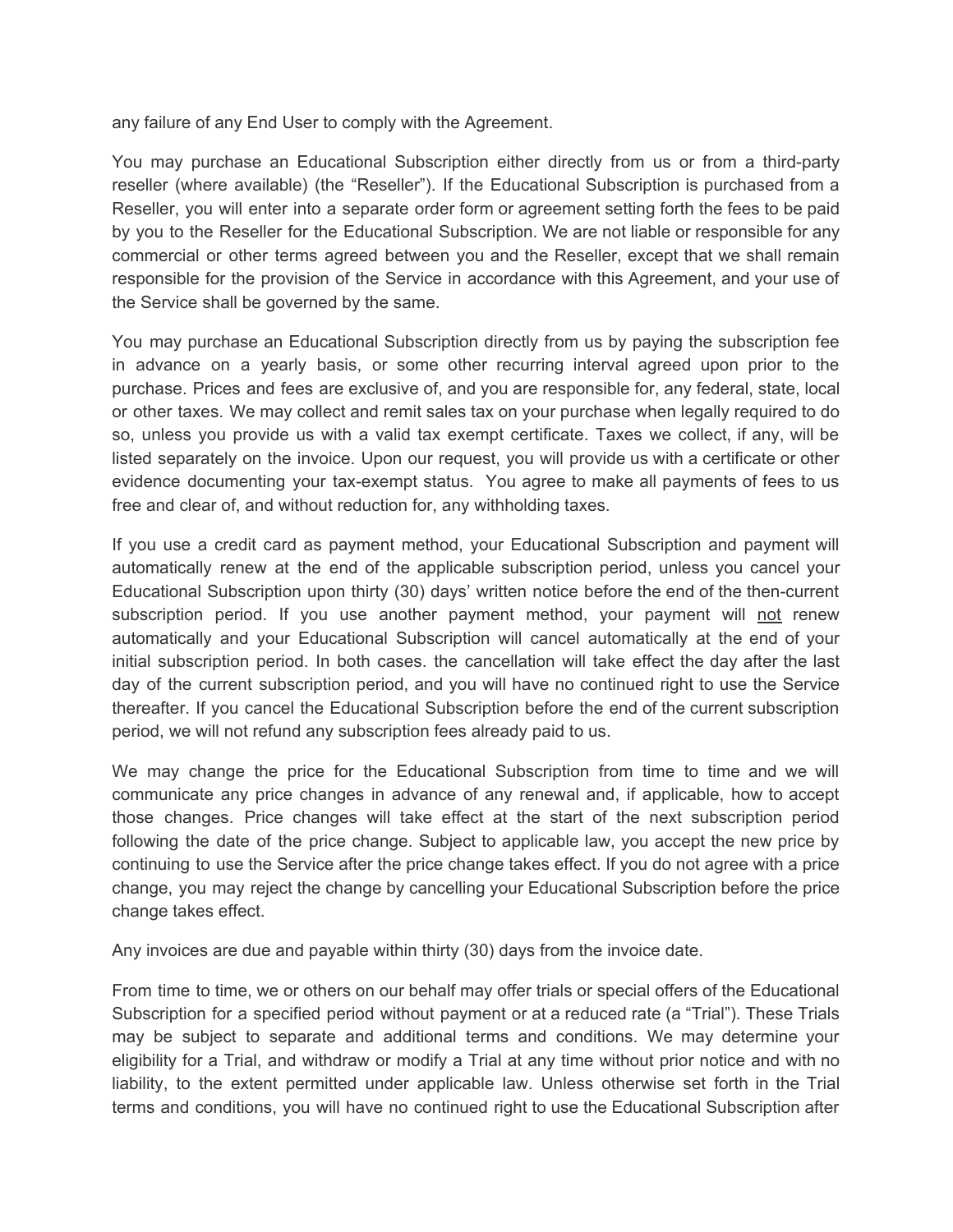the Trial expires.

## <span id="page-4-0"></span>**5. Student Data**

By signing up to and using the Service, we will collect certain account and platform usage data about your Students (the "Student Data") and other End Users as further described in our [Education](https://www.soundtrap.com/legal/privacy/edu) Privacy Policy. Student Data may contain personal information as well as other information relating to your and your Students' and other End Users' use of the Service, such as the Students' interactions with the Service and the content viewed, uploaded or created using the Service.

We collect, maintain, use or share Student Data only to provide the Service and as otherwise permitted by applicable laws. We may use aggregate or de-identified Student Data that does not identify any individual Student for research, analysis, and similar purposes, for example, to better understand how users access and use our Service, to improve our services, or for other research and analytical purposes.

We will not advertise or market to Students or others based on Student Data. We will not disclose personal information about Students to third parties, except as further described in our [Education](https://www.soundtrap.com/legal/privacy/edu) Privacy Policy, such as to our service providers when needed to provide the Service, as required by law or court order, to authorized school personnel as directed by a Student's school, or to protect the security of the Service or other users. We do not sell, rent, or trade Student Data.

For more information on access, security, deletion and how we protect Student Data, please visit our Trust [Center](https://www.soundtrap.com/legal/trust-center) and [Education](https://www.soundtrap.com/legal/privacy/edu) Privacy Policy.

You and your End Users are solely responsible for maintaining the confidentiality and security of your accounts and login credentials, and for all activity emanating from the accounts under your Educational Subscription. We reserve the right to suspend or terminate your or any End User's access and account(s) if activities occur which, in our sole discretion, would or might constitute a violation of the Agreement or applicable laws or regulations or to protect the rights of property of us or any other customer or user.

## <span id="page-4-1"></span>**6. Your use of the Service**

Subject to your strict compliance with the Agreement by you and your End Users, we grant you a limited, non-exclusive, revocable and non-transferable permission to, for educational purposes only, use the Service and to provide access to your End Users to use the Service in order to: (i) submit, upload, record or post audio, text, photos, pictures, graphics, comments, and other content, data or information ("Content") to the Service, including using the Sample Content described below, and (ii) view, listen to, collaborate, share and download other users' Content, as permitted by the settings that you have selected for your Educational Subscription.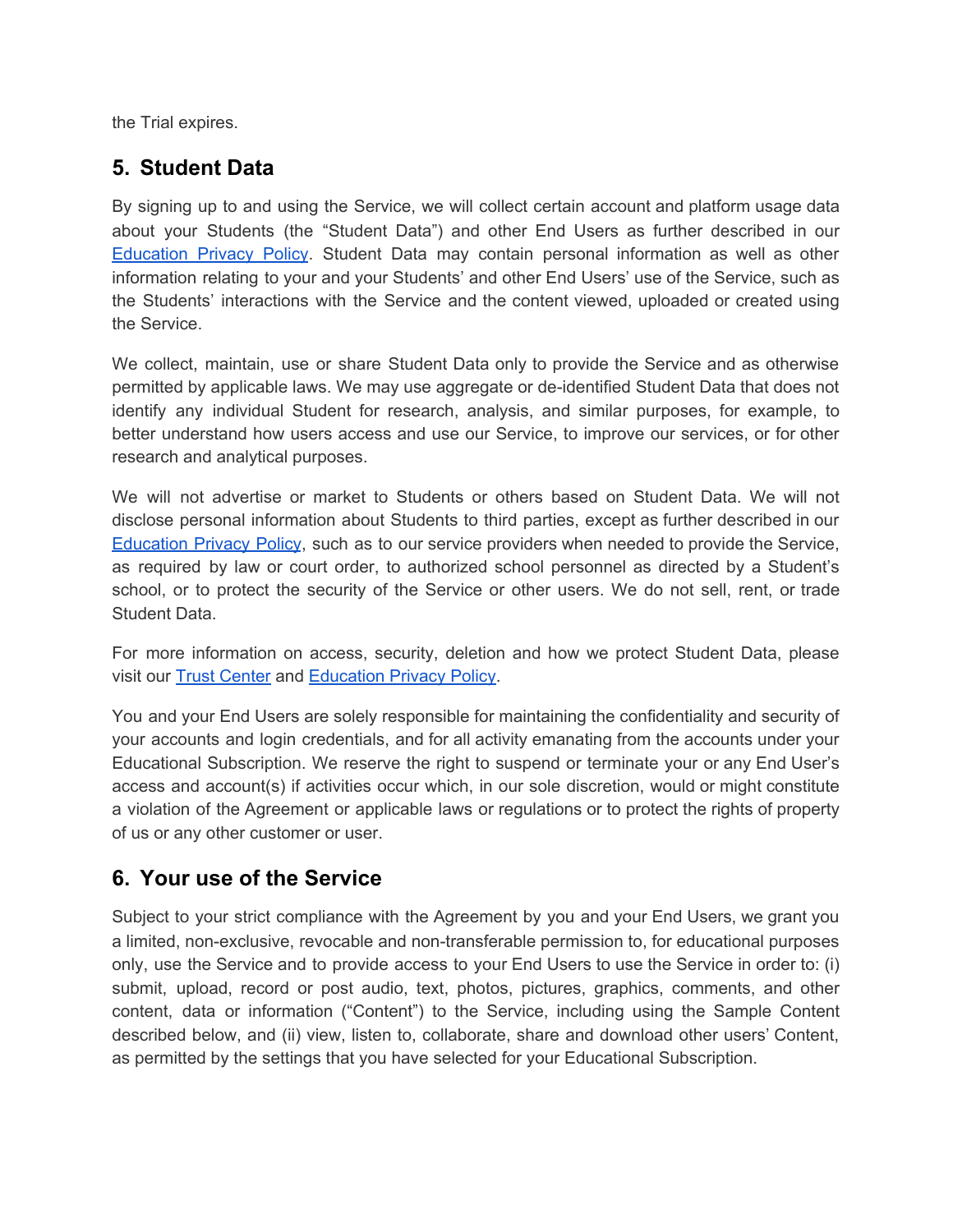The Service may provide access to certain pre-recorded sample content including audio files, loops and beats, instruments and other sounds, sound settings, graphics, images and similar assets ("Sample Content"). The Sample Content is proprietary to Soundtrap® and/or its licensors, and is protected by applicable intellectual property laws, including copyright. Unless otherwise is provided, you and your End Users may use all Sample Content included in the Service on a royalty-free basis to create your own original Content. The Service may also provide access from time to time to complete musical or other audio works and compositions ("Demo Projects"). These Demo Projects serve as inspiration and education only and neither you, nor your End Users may include these Demo Projects in your own Content, or reformat, mix, filter, re-synthesize or otherwise alter the Demo Projects, unless otherwise is explicitly provided in relation to the particular Demo Project. Neither the Sample Content, nor the Demo Projects may be commercially or otherwise distributed outside the Service on a stand alone basis or repackaged as audio samples or similar.

The Soundtrap® for Education service and software applications are not sold or transferred to you, and we and our licensors retain ownership of all copies of the Soundtrap® for Education service and software applications. Except for the permission expressly granted to you in the Agreement, you and your End Users do not acquire any right, title or interest in or to the Service.

All Soundtrap® trademarks, service marks, trade names, logos, domain names, and any other features of the Soundtrap® brand ("Soundtrap® Brand Features") are the sole property of Soundtrap® or our licensors. The Agreement does not grant you any permission to use any Soundtrap® Brand Features whether for commercial or non-commercial use.

Third party software (for example, open source software libraries) included in the Service are made available to you under the relevant third party license terms as published and described in the Service, the Website, and in these Terms of Use.

## <span id="page-5-0"></span>**7. Third party websites, applications and services**

The Service is integrated with and may (subject to your settings) interact with certain third party websites, applications, software and services such as third party learning management systems ("Third Party Services") to provide the Service to you. These Third Party Services may have their own terms and conditions of use and privacy policies and you understand and agree that we do not have or maintain any control over these Third Party Services, and are not and cannot be held responsible for their content, operation or use, or for any transaction you may enter into with the provider of any such Third Party Services, nor do we give any warranty with respect to the compatibility, content, operation or use of any such Third Party Services.

# <span id="page-5-1"></span>**8. User Guidelines**

We respect the rights of others and expect you and your End Users to do the same. We have established a few ground rules for you and your End Users to follow when using the Service.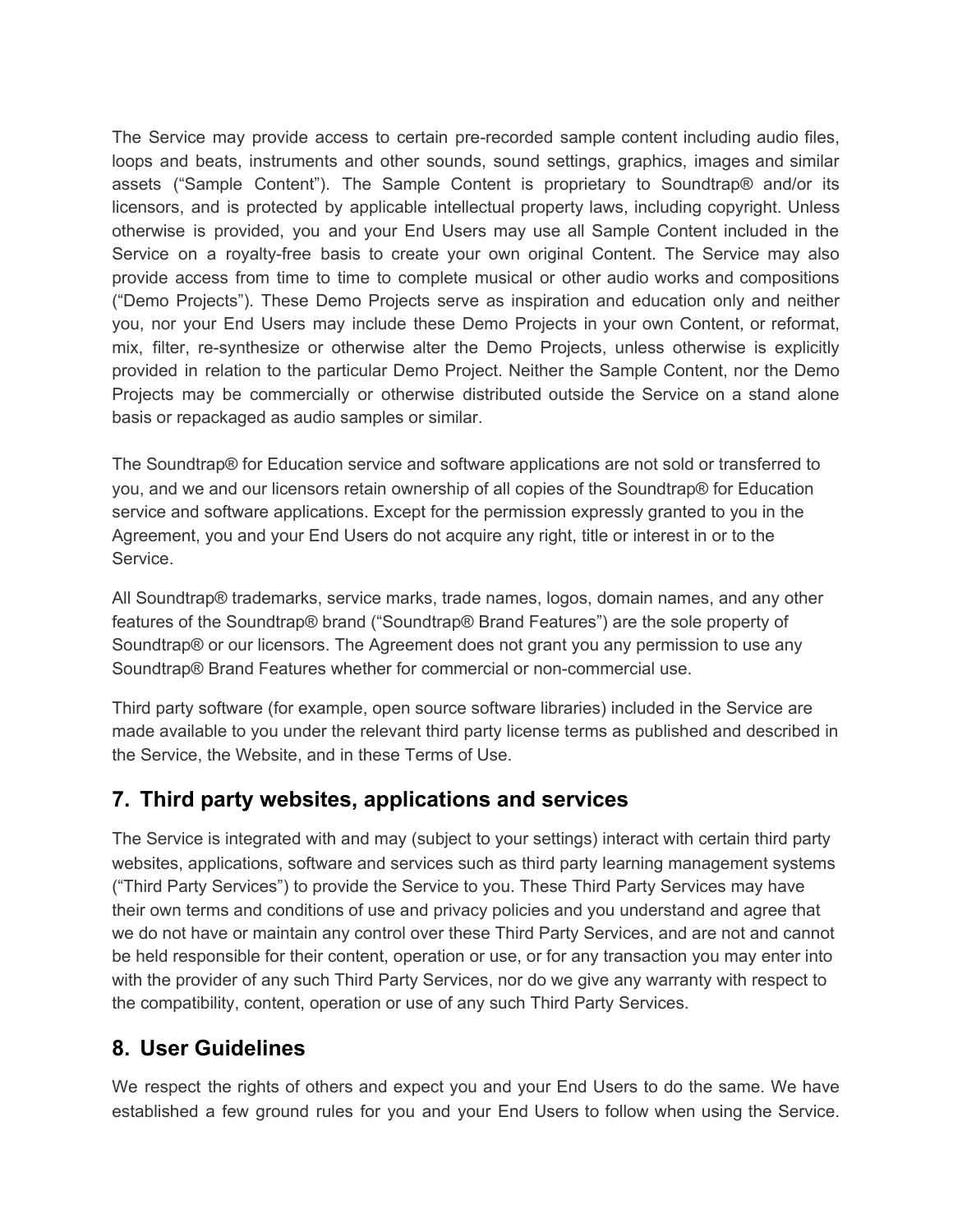You must follow the rules in this Section ("User Guidelines") at all times and shall ensure that your End Users do the same.

The following are NOT ALLOWED for any reason whatsoever:

- 1. copying, ripping, capturing or attempting to do the same, any Content from the Service, other than by means of download in circumstances where the relevant uploader has permitted downloads of the relevant Content.
- 2. adapting, copying, republishing, making available or otherwise communicating to the public, displaying, performing, transferring, sharing, distributing or otherwise using or exploiting any Content on or from the Service, except where (i) such Content is Your Content, or (ii) as permitted under the Agreement, and within the parameters set by the uploader (for example, under the terms of Creative Commons licenses selected by the uploader).
- 3. using any Content (other than Your Content) in any way that is designed to create a separate content service or that replicates any part of the Service.
- 4. employing scraping or other automated techniques to aggregate, repurpose, republish or otherwise make use of any Content.
- 5. employing or making use of any techniques or services, automated or otherwise, designed to misrepresent the popularity of Your Content on the Service, or to misrepresent your activity on the Service, including by the use of bots, botnets, scripts, applications, plugins, extensions or other automated means to register accounts, login, add followers to your account, play Content, follow or unfollow other users, send messages, post comments, or otherwise to act on your behalf, particularly where such activity occurs in a multiple or repetitive fashion. You must not offer or promote the availability of any such techniques or services to any other users of the Service.
- 6. altering or removing, or attempting to do the same, any trademark, copyright or other proprietary or legal notices contained in, or appearing on, the Service or any Content appearing on the Service (other than Your Content).
- 7. copying or adapting, either by yourself or via a third party, the object code of the Service, or reverse engineer, reverse assemble, decompile, modify or attempt to discover any source or object code of any part of the Service, or circumvent or attempt to circumvent or copy any copy protection mechanism or access any rights management information pertaining to Content other than Your Content, except to the extent permitted by applicable law.
- 8. renting, selling or leasing access to the Service or any Content, although this shall not prevent you from including links from Your Content to any legitimate online download store from where any item of Your Content may be purchased.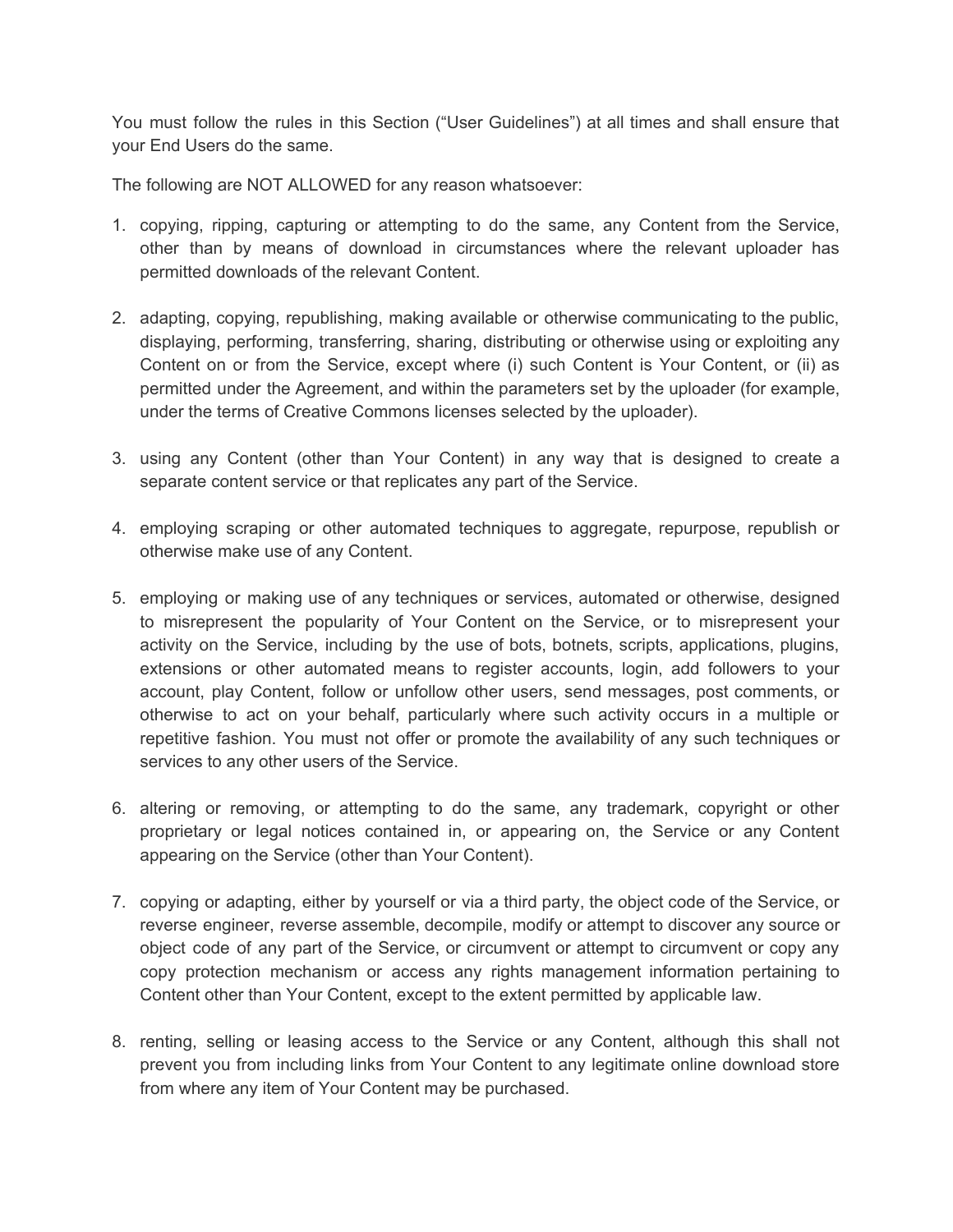- 9. using or attempting to use another person's account, password, or other information, unless you have express permission from that other person.
- 10. selling, transferring, or offering to sell or transfer, any Soundtrap® account or access to any Soundtrap® account to any third party without our prior written approval.
- 11. collecting or attempting to collect personal data, or any other kind of information about other users, including through spidering or any form of scraping.
- 12. violating, circumventing or attempting to violate or circumvent any data security measures employed by us or any uploader; accessing or attempting to access data or materials which are not intended for your use; logging into, or attempting to log into, a server or account which you are not authorized to access; attempting to scan or test the vulnerability of our servers, system or network or attempting to breach our data security or authentication procedures; attempting to interfere with the Service by any means including hacking our servers or systems, submitting a virus, overloading, mail-bombing or crashing.

When using the Service, you are also NOT ALLOWED to upload, post, store, transmit, display, copy, distribute, promote Content or otherwise engage in any activity which, in our reasonable opinion, includes information or material that:

• is offensive, abusive, libelous, defamatory, obscene, racist, sexually explicit, ethnically or culturally offensive, indecent, that promotes violence, terrorism, or illegal acts, incites hatred on grounds of race, gender, religion or sexual orientation, or is otherwise objectionable in our reasonable discretion;

• violates, plagiarizes, misappropriates or infringes the rights of any other party including copyright, trademark rights, rights of privacy or publicity, proprietary rights or any other of our rights or the rights of a third party;

• violates, breaches or is contrary to any law, rule, regulation, court order or is otherwise is illegal or inappropriate in our reasonable opinion;

• contains any virus, Trojan horse, spyware, adware, malware, bot, time bomb, worm, or other harmful or malicious component, which or might overburden, impair or disrupt the Service or servers or networks forming part of, or connected to, the Service, or which does or might restrict or inhibit any other user's use and enjoyment of the Service;

• contains unsolicited or unauthorized advertising, promotional messages, spam or any other form of solicitation.

• encourage, induce, solicit or promote, any conduct that would constitute a criminal offence, give rise to civil liability or otherwise violate any law or regulation.

• impersonates any person or entity or otherwise misrepresents your affiliation with a person or entity, for example, by registering an account in the name of another person or company, or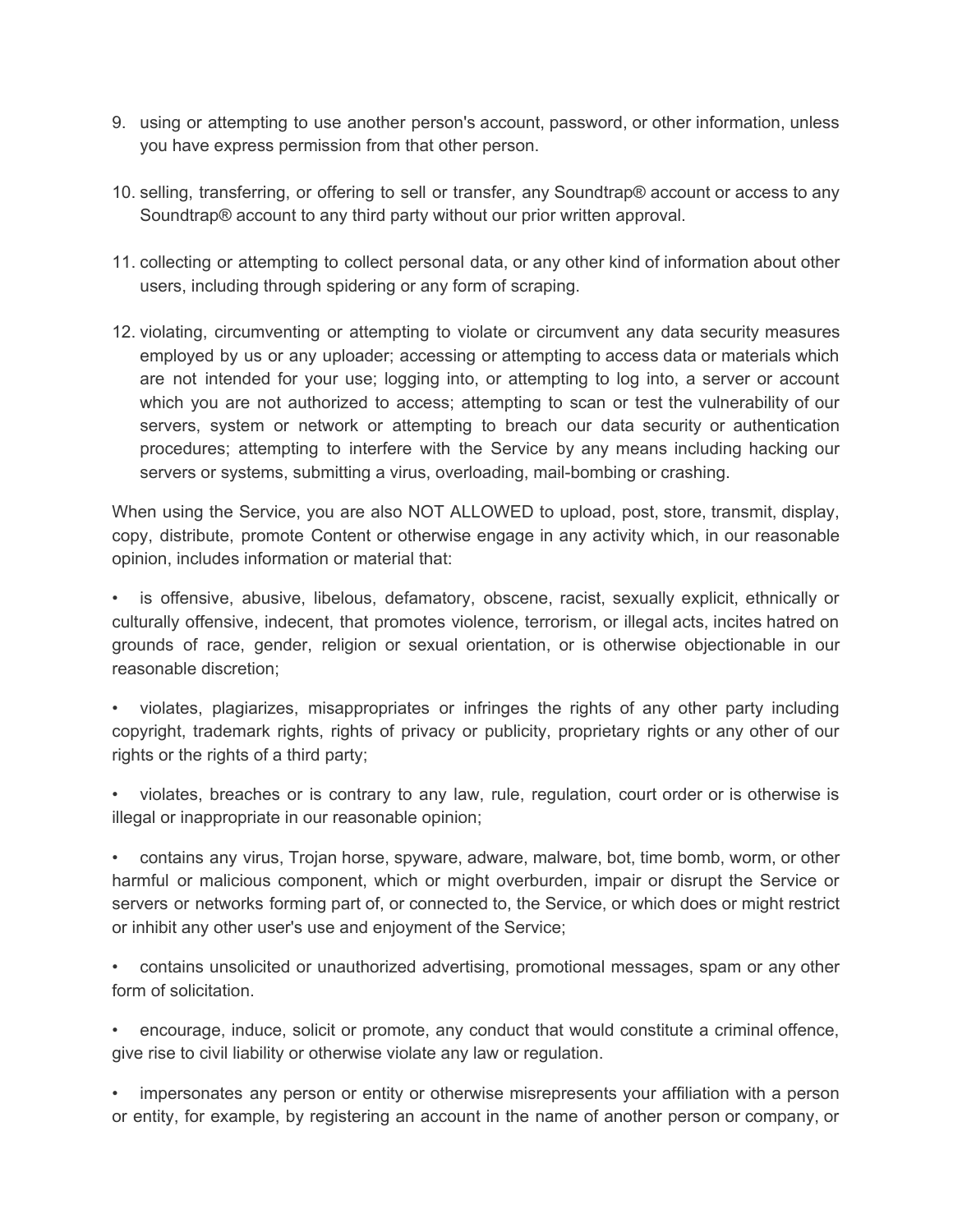sending messages or making comments using the name of another person.

involves stalking, exploiting, threatening, bullying, abusing or otherwise harassing another user, or any of our employees.

You agree, and shall cause your End Users, to comply with the above User Guidelines, and acknowledge and agree that violation, or if we reasonably suspect violation, of these User Guidelines may result in immediate suspension or termination of your and your End Users' accounts or such other action that we see fit, including taking court action and/or reporting offending users to, and cooperating with, relevant authorities.

## <span id="page-8-0"></span>**9. Your Content**

Any and all Content that you and your End Users upload, store, transmit, submit, exchange or make available to or via the Service ("Your Content") is generated, owned and controlled solely by you and your End Users, and not by us. We do not claim any ownership rights in Your Content, and you hereby expressly acknowledge and agree that Your Content remains your sole responsibility.

Subject to your and your End Users' ownership rights in Your Content, you grant us a limited right to host, use, distribute, reproduce, transmit, publicly display and publicly perform Your Content in accordance with the settings that you have selected for your Educational Subscription, to undertake any of the tasks set forth in the Agreement and to improve and enable use of the Service, including providing support or other services as may be requested by you and your End Users from time to time.

Under no circumstances should you or your End Users upload, store, distribute, send, transmit, display, perform, make available or otherwise communicate to the public any Content to which you do not hold the necessary rights. In particular, any unauthorized use of copyright protected material within Your Content may constitute an infringement of third party rights and is strictly prohibited. Any such infringements may result in termination of your and your End Users' account, and may also result in civil litigation or criminal prosecution by or on behalf of the relevant rights holder.

You promise that, with respect to any of Your Content that you or your End Users submit to the Service, (1) you or your End Users own or have the right to submit, and have all rights necessary to grant the rights and licenses for us to use Your Content as permitted by the Agreement, and (2) Your Content, or its use by us or any End User as contemplated by the Agreement, does not violate the Agreement, applicable law, or the intellectual property, publicity, personality, or other rights of others.

## <span id="page-8-1"></span>**10. Liability for Content**

You hereby acknowledge and agree that the Service (i) stores Content and other information at the direction, request and with the authorization of its users, (ii) acts merely as a passive conduit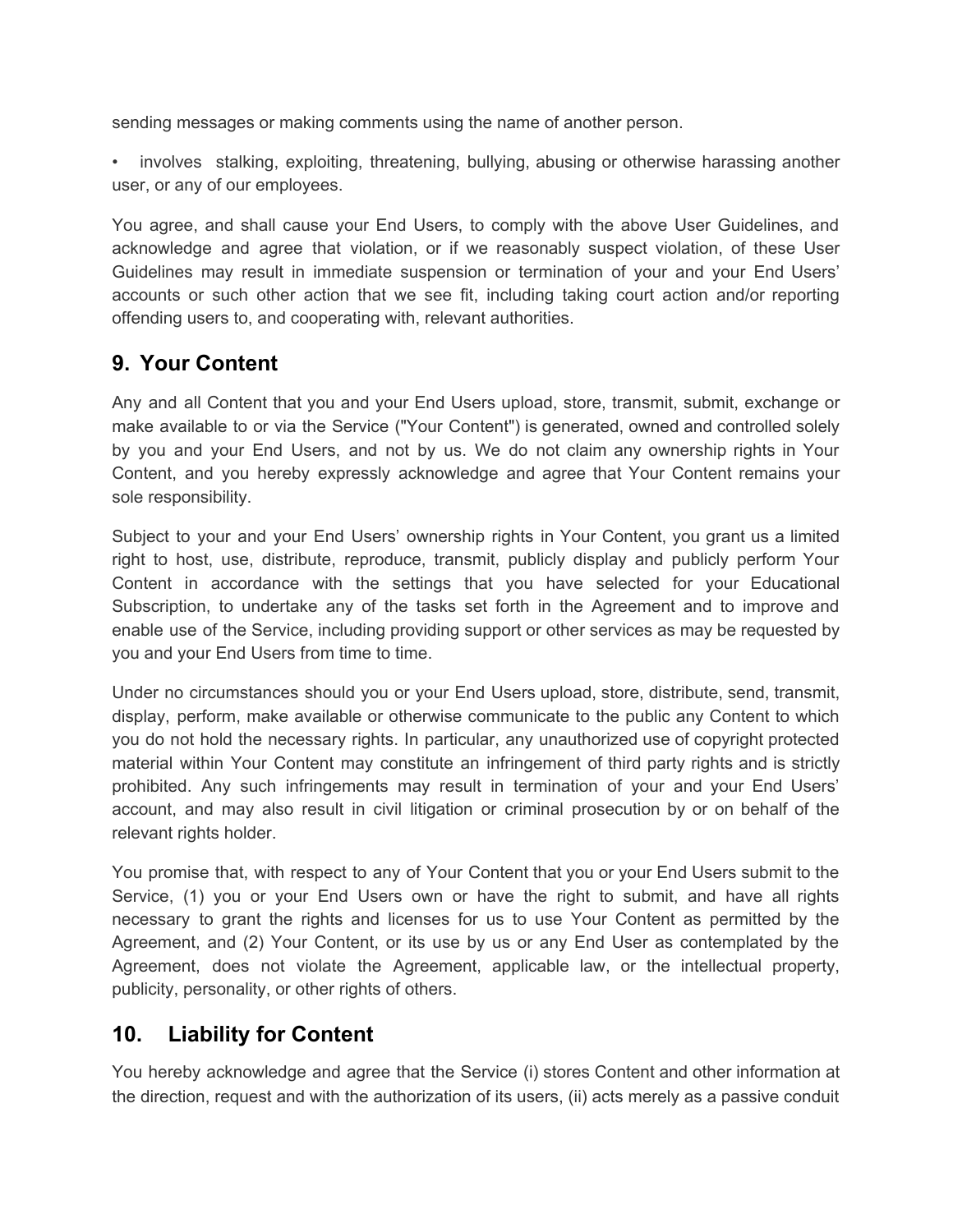and/or host for the uploading, storage and distribution of such Content, (iii) plays no active role and gives no assistance in the presentation or use of such Content. You are solely responsible for all Your Content that you and your End Users upload, post or distribute to, on or through the Service.

You hereby acknowledge and agree that we do not have the obligation to review any of Your Content that is created or uploaded by you and your End Users and neither we, nor our subsidiaries, affiliates, successors, assigns, employees, agents, directors, officers and shareholders have any obligation, and do not undertake or assume any duty, to monitor the Service for Content that is inappropriate, that does or might infringe any third party rights, or has otherwise been uploaded in breach of the Agreement or applicable law.

We, our subsidiaries, affiliates, successors, assigns, employees, agents, directors, officers and shareholders hereby exclude, to the fullest extent permitted by law, any and all liability which may arise from any Content (including Your Content) uploaded to the Service by our users.

By using the Service, you irrevocably waive the right to assert any claim with respect to any of the foregoing against us or any of our subsidiaries, affiliates, successors, assigns, employees, agents, directors, officers or shareholders.

# <span id="page-9-0"></span>**11. Blocking and Removal of Content**

Notwithstanding the fact that we have no obligation to monitor the Content on the Service, we reserve the right to block, remove or delete any Content at any time, and to limit or restrict access to any Content, for any reason and without liability, including if we have reason to believe that such Content does or might infringe the rights of any third party, has been uploaded or posted in breach of the Agreement, or applicable law, or is otherwise unacceptable in our reasonable opinion.

# <span id="page-9-1"></span>**12. Reporting Infringement**

We respect the rights of intellectual property owners. If you or your End Users believe that any Content on the Service infringes your copyright, see our copyright [information](https://www.soundtrap.com/copyright/) pages. If we are notified by a copyright holder, using the process provided on the copyright information pages, that any Content infringes a copyright, we may in our sole discretion remove such Content from the Service, or take other steps that we deem appropriate, without prior notification to the user or other party who supplied or posted that Content. If such user or other party believes that the Content is not infringing, he or she may in certain circumstances submit a counter-notification to us with a request to restore the removed content, which we may or may not honor, in our sole discretion.

Please note that this process applies to copyright infringements only. If you believe that any Content infringes any other intellectual property right or is illegal, defamatory, offensive, harassment, spam or otherwise violates the User [Guidelines,](#page-5-1) please report this to us at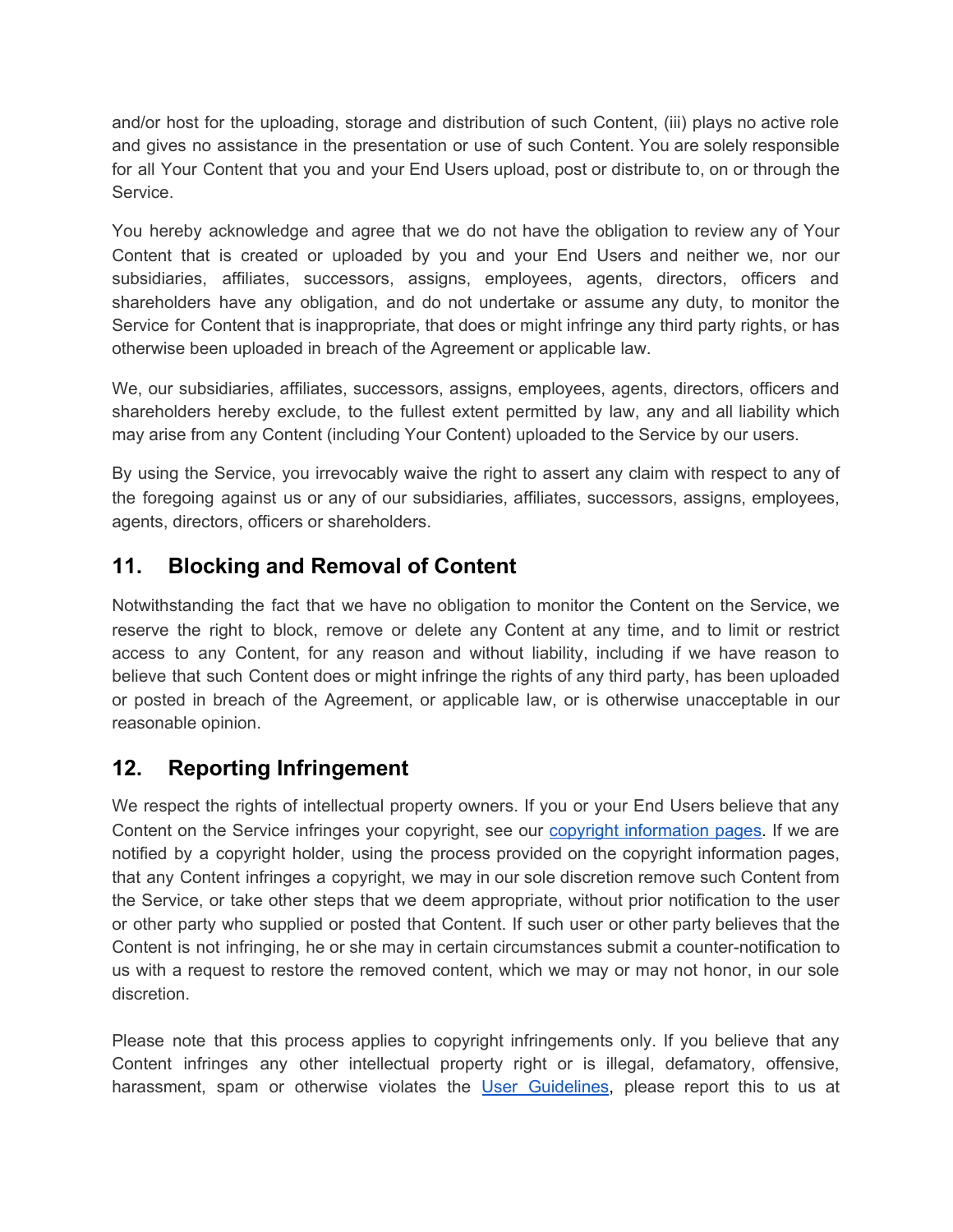[support@soundtrap.com.](mailto:support@soundtrap.com)

## <span id="page-10-0"></span>**13. Service Limitations and modifications**

We will make reasonable efforts to keep the Service operational. However, certain technical difficulties, maintenance or testing, or updates required to reflect changes in the Service or in relevant laws and regulatory requirements, may, from time to time, result in temporary interruptions. We reserve the right, periodically and at any time, to modify or discontinue, temporarily or permanently, functions and features of the Service, with advance notice where possible, all without liability to you, except where prohibited by law, for valid reasons such as in case of genuine interruption, modification, or discontinuation of the Service or any function or feature thereof, or need to repair, maintain or improve the existing functions or features, or to add new functions or features to the Service, or to implement advancements in science and technology or ensure the operability or the security of the Service, legal and regulatory reasons. You understand, agree, and accept that we will make reasonable efforts, although we have no obligation to maintain, support, upgrade, or update the Service, or to provide all or any specific content through the Service.

Any new versions, tools, resources and other services and features released for the Service are subject to the Agreement, including these Terms of Use, as well as any additional terms of use that may apply to those specific releases.

## <span id="page-10-1"></span>**14. Warranty Disclaimer**

WHILE WE USE COMMERCIALLY REASONABLE EFFORTS TO CORRECT ANY ERRORS OR OMISSIONS IN THE SERVICE AS SOON AS PRACTICABLE ONCE THEY HAVE BEEN BROUGHT TO OUR ATTENTION, WE DO NOT REPRESENT OR WARRANT THAT OUR SERVICE IS ACCURATE, COMPLETE, RELIABLE, CURRENT OR ERROR-FREE. EXCEPT AS OTHERWISE PROVIDED IN THESE TERMS, OUR SERVICE IS PROVIDED "AS IS" AND "AS AVAILABLE" WITHOUT WARRANTIES OF ANY KIND, EITHER EXPRESS OR IMPLIED. WE EXPRESSLY DISCLAIM IMPLIED WARRANTIES OF MERCHANTABILITY, FITNESS FOR A PARTICULAR PURPOSE, TITLE, AND NON-INFRINGEMENT. IN ADDITION, YOU ASSUME THE ENTIRE RISK AS TO THE QUALITY AND PERFORMANCE OF OUR SERVICE.

## <span id="page-10-2"></span>**15. Limitation and time for filing**

YOU AGREE THAT YOUR SOLE AND EXCLUSIVE REMEDY FOR ANY PROBLEMS OR DISSATISFACTION WITH THE SERVICE IS TO UNINSTALL AND TO STOP USING THE SERVICE. YOU AGREE THAT WE HAVE NO OBLIGATION OR LIABILITY ARISING FROM OR RELATED TO THIRD PARTY SERVICES OR THE CONTENT THEREOF MADE AVAILABLE THROUGH OR IN CONNECTION WITH THE SERVICE, AND WHILE YOUR AND YOUR END USERS' RELATIONSHIP WITH SUCH THIRD PARTY SERVICES MAY BE GOVERNED BY SEPARATE AGREEMENTS WITH SUCH THIRD PARTIES, YOUR AND YOUR END USERS' SOLE AND EXCLUSIVE REMEDY, AS WITH RESPECT TO US, AND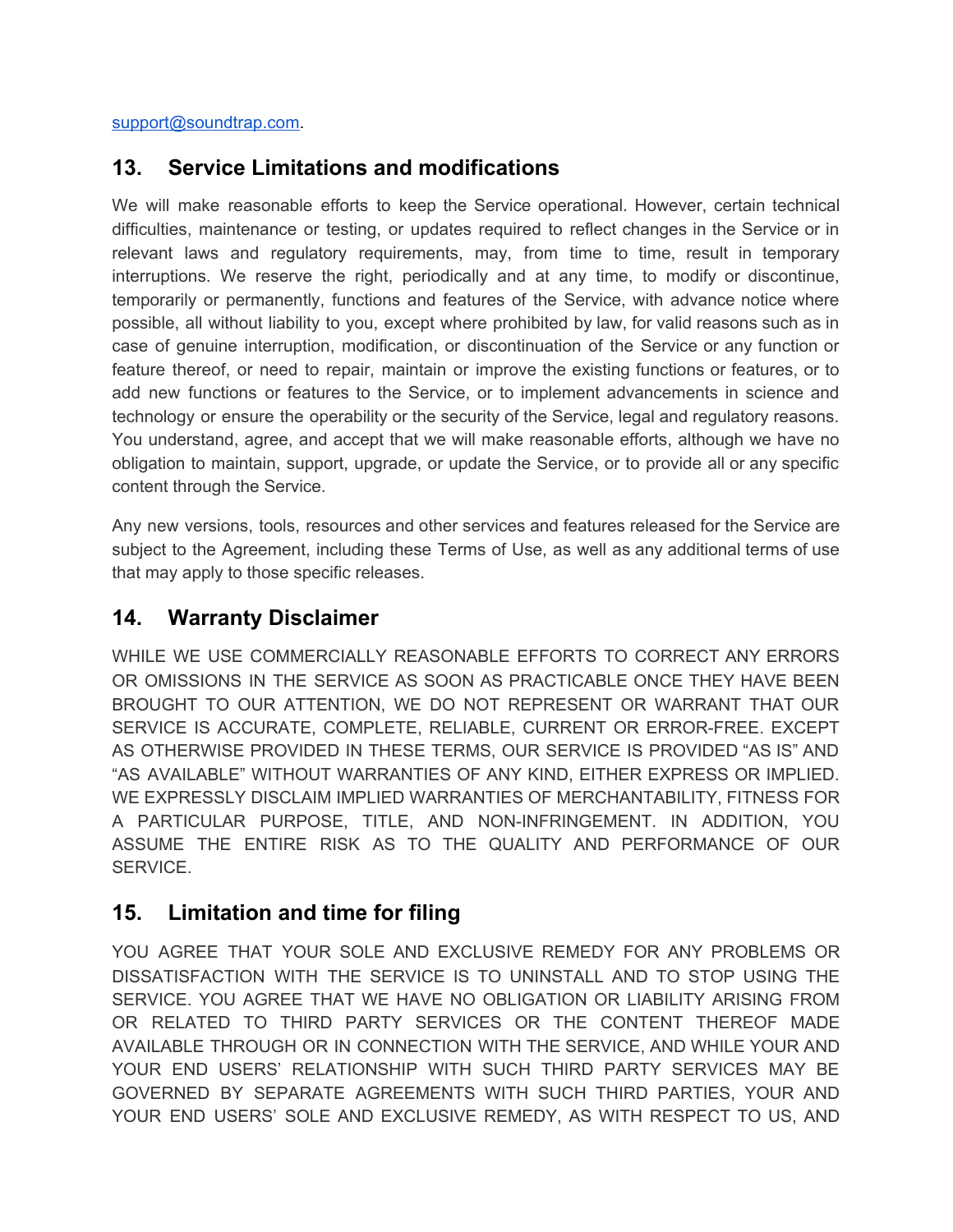WITHOUT LIMITING ANY OTHER REMEDIES YOU MAY HAVE AGAINST THE APPLICABLE THIRD PARTIES, FOR ANY PROBLEMS OR DISSATISFACTION WITH THE THIRD PARTY SERVICES OR THE CONTENT THEREOF, IS TO UNINSTALL AND/OR STOP USING ANY SUCH THIRD PARTY SERVICES.

IN NO EVENT WILL WE OUR SUBSIDIARIES, AFFILIATES, SUCCESSORS, OR ASSIGNS, OR OUR AND THEIR RESPECTIVE EMPLOYEES, AGENTS, DIRECTORS, OFFICERS OR SHAREHOLDERS BE LIABLE FOR:

1. ANY LOSS OR DAMAGE ARISING FROM:

(A) ANY INABILITY TO ACCESS OR USE THE SERVICE OR ANY PART THEREOF, OR TO ACCESS ANY CONTENT OR OTHER THIRD PARTY SERVICES VIA THE SERVICE;

(B) ANY CHANGES THAT WE MAY MAKE TO THE SERVICE OR ANY PART THEREOF, OR ANY TEMPORARY OR PERMANENT SUSPENSION OR CESSATION OF ACCESS TO THE SERVICE OR ANY CONTENT IN OR FROM ANY OR ALL TERRITORIES;

(C) ANY ACTION TAKEN AGAINST YOU OR YOUR END USERS BY THIRD PARTY RIGHTS HOLDERS WITH RESPECT TO ANY ALLEGED INFRINGEMENT OF SUCH THIRD PARTY'S RIGHTS RELATING TO YOUR CONTENT OR YOUR OR YOUR END USERS' USE OF THE SERVICE, OR ANY ACTION TAKEN AS PART OF AN INVESTIGATION BY US OR ANY RELEVANT LAW ENFORCEMENT OR OTHER GOVERNMENT AUTHORITY REGARDING YOUR USE OF THE SERVICE;

(D) ANY ERRORS OR OMISSIONS IN THE SERVICE'S TECHNICAL OPERATION, OR FROM ANY INACCURACY OR DEFECT IN ANY CONTENT OR ANY INFORMATION RELATING TO CONTENT;

(E) ANY FAILURE BY YOU OR YOUR END USERS TO PROVIDE US WITH ACCURATE OR COMPLETE INFORMATION, OR TO KEEP CREDENTIALS CONFIDENTIAL;

2. ANY LOSS OR DAMAGE TO ANY COMPUTER HARDWARE OR SOFTWARE, ANY LOSS OF, DATA (INCLUDING YOUR CONTENT), OR ANY LOSS OR DAMAGE FROM ANY SECURITY BREACH (WHETHER DIRECT OR INDIRECT); AND/OR

3. ANY LOSS OR DAMAGE (INCLUDING ANY LOST PROFITS OR INDIRECT, SPECIAL, INCIDENTAL, PUNITIVE, CONSEQUENTIAL OR EXEMPLARY, DAMAGES.

IN NO EVENT SHALL OUR AGGREGATE LIABILITY TO YOU UNDER THE AGREEMENT EXCEED THE GREATER OF (USD) \$100 OR THE AMOUNTS (IF ANY) PAID BY YOU TO US DURING THE PREVIOUS TWELVE (12) MONTHS FOR THE PART OF THE SERVICE GIVING RISE TO THE CLAIM.

ANY CLAIM OR CAUSE OF ACTION ARISING OUT OF OR RELATED TO YOUR USE OF THE SERVICE MUST BE NOTIFIED TO US AS SOON AS POSSIBLE.

APPLICABLE LAW MAY NOT ALLOW THE LIMITATION OR EXCLUSION OF LIABILITY FOR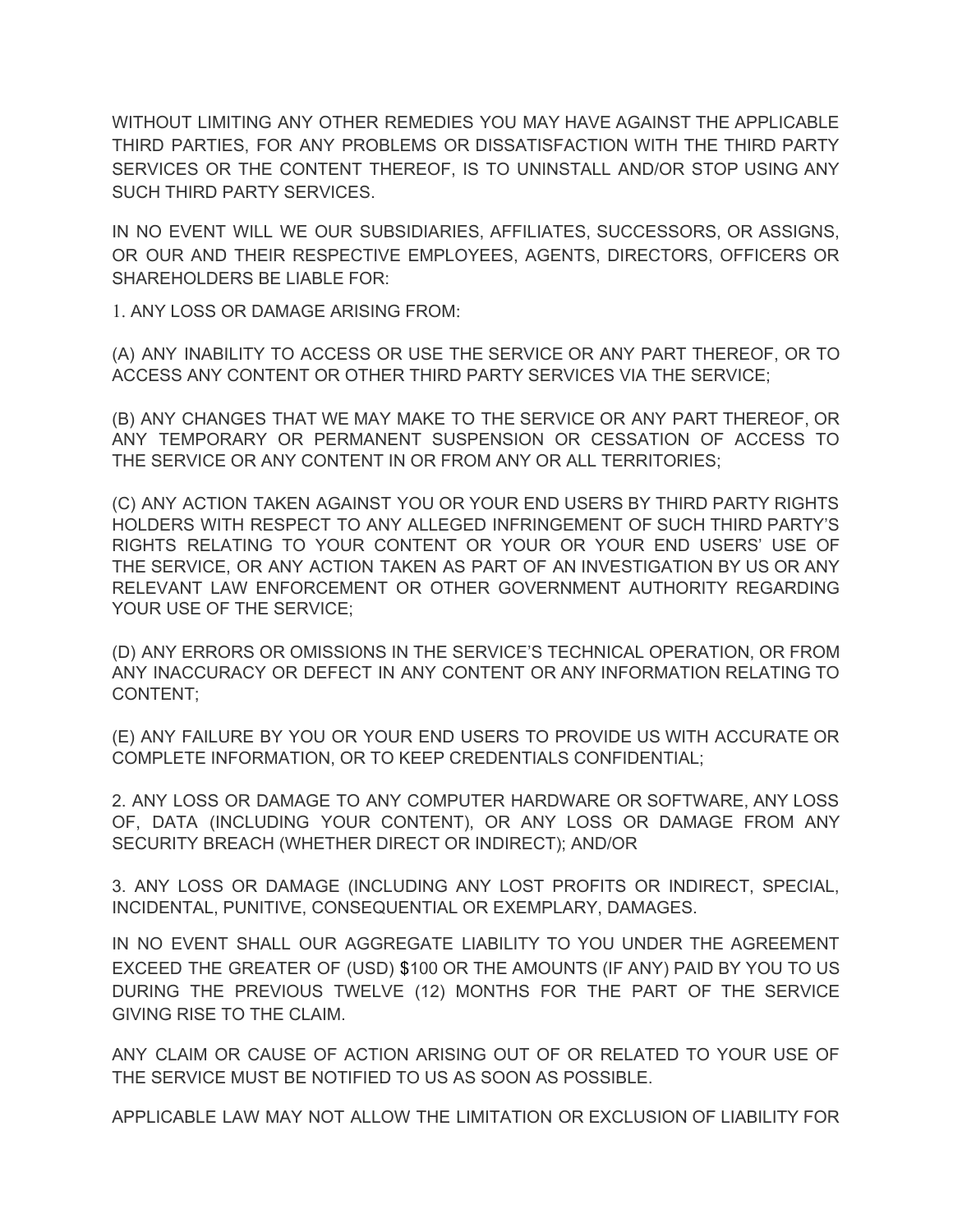INCIDENTAL OR CONSEQUENTIAL DAMAGES, SO THE ABOVE LIMITATIONS OR EXCLUSIONS MAY NOT APPLY TO YOU AND YOUR END USERS. IN SUCH CASES, YOU ACKNOWLEDGE AND AGREE THAT SUCH LIMITATIONS AND EXCLUSIONS REFLECT A REASONABLE AND FAIR ALLOCATION OF RISK BETWEEN YOU AND US AND ARE FUNDAMENTAL ELEMENTS OF THE BARGAIN BETWEEN YOU AND US, AND THAT OUR LIABILITY WILL BE LIMITED TO THE MAXIMUM EXTENT PERMITTED BY LAW.

YOU AGREE THAT ANY CLAIM AGAINST SOUNDTRAP® MUST BE COMMENCED (BY FILING A DEMAND FOR ARBITRATION UNDER SECTION 23.3 OR FILING AN INDIVIDUAL ACTION UNDER SECTION 23.3 WITHIN ONE (1) YEAR AFTER THE DATE THE PARTY ASSERTING THE CLAIM FIRST KNOWS OR REASONABLY SHOULD KNOW OF THE ACT, OMISSION, OR DEFAULT GIVING RISE TO THE CLAIM; AND THERE SHALL BE NO RIGHT TO ANY REMEDY FOR ANY CLAIM NOT ASSERTED WITHIN THAT TIME PERIOD.

THIS SECTION APPLIES TO THE FULLEST EXTENT PERMITTED BY APPLICABLE LAW. YOU MAY HAVE RIGHTS UNDER APPLICABLE LAW IN YOUR JURISDICTION WHICH PROVIDES FOR REMEDIES IN ADDITION TO THOSE SET OUT ABOVE.

Nothing in the Agreement limits or excludes our liability for fraud, fraudulent misrepresentation, death or personal injury caused by our negligence, and if required by applicable law, gross negligence.

## <span id="page-12-0"></span>**16. Term and Termination**

The Agreement will continue to apply until terminated by either you or us.

## **16.1 Termination by you**

You may terminate the Agreement and/or cancel your Educational Subscription at any time through your account settings or by sending us a notice in writing to [support@soundtrap.com](mailto:support@soundtrap.com) or to Soundtrap, Box 4339, S-10267 Stockholm, Sweden confirming such termination or cancellation. If you cancel your Educational Subscription before the end of the current subscription period, we will not refund any subscription fees already paid to us. If you do not want your Educational Subscription to renew, you must cancel your subscription no later than thirty (30) days before the end of the then-current subscription period.

## **16.2 Termination by us**

We may terminate the Agreement, or suspend and remove access to the Service or any part thereof, temporarily or permanently, at any time including in the event of non-payment of subscription fees, your or your End Users' actual or suspected unauthorized use of the Service and/or Content, your or your End Users' non-compliance with the Agreement or if we withdraw the Service (in which case we shall provide you with reasonable notice in advance of doing so).

In particular, we may terminate the Agreement, or suspend and remove your Educational Subscription and access to the Service if (i) you or your End Users are, or are deemed to be, infringing any third party intellectual property or other rights; (ii) you are in breach of any of the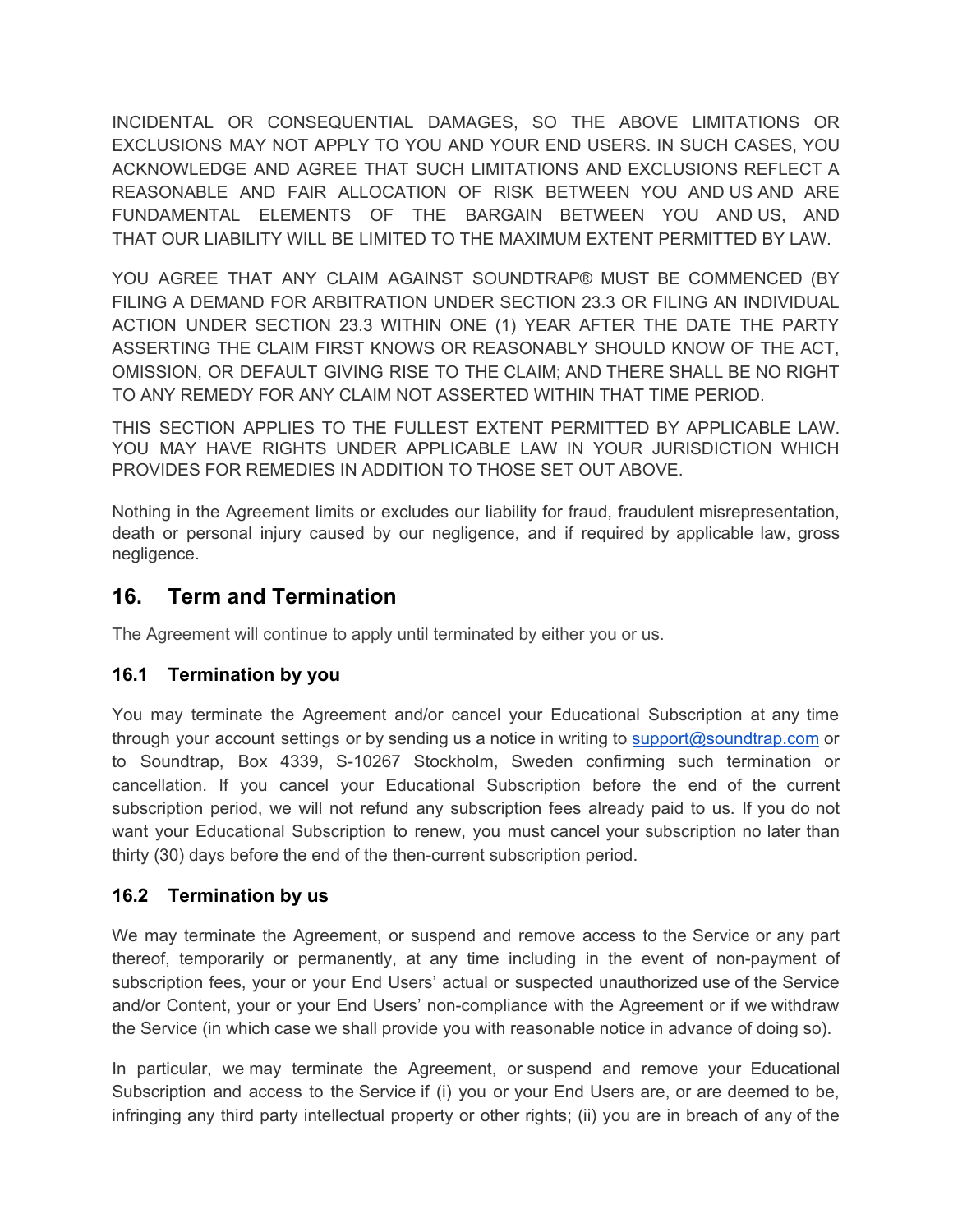material provision of the Agreement; (iii) we elect in our own discretion to cease providing access to the Service in the jurisdiction where you and your End Users reside or from where you and your End Users are attempting to access the Service, or (iv) in other reasonable circumstances as determined by us in our sole discretion.

## **16.3 Consequences of termination**

If the Agreement is terminated by you or us, or if we suspend and remove your Educational Subscription and access to the Service in accordance with the Agreement, before the end of your subscription period, you agree that we shall have no liability or responsibility to you or your End Users.

Once the Agreement has been terminated, your accounts and any and all Content residing in your and your End Users' accounts, or pertaining to activity from your accounts (for example, data relating to the distribution or consumption of your sounds), may be irretrievably deleted by us, except to the extent that we are obliged or permitted to retain such Content, data or information for a certain period of time in accordance with applicable laws and regulations and/or to protect our legitimate business interests. You and your End Users are advised to save or back up any Content that you have uploaded to your accounts before terminating the Agreement.

If you access the Service via any of our applications or via any third party learning management system, deleting that application will not automatically delete your account.

Sections 2, 5-11, 14-22 and any other provisions of the Agreement, including these Terms of Use, which by their nature must remain in effect after termination of the Agreement, shall survive termination.

## <span id="page-13-0"></span>**17. Assignment to Third Parties**

We may assign the Agreement, and any of our rights under the Agreement, in whole or in part, and we may delegate any of our obligations under the Agreement, to any third party at any time without notice, including to any person or entity acquiring all or substantially all of the assets or business of Soundtrap®. You may not assign the Agreement, or any rights and obligations under the Agreement, nor transfer or sub-license any rights hereunder to any third party.

# <span id="page-13-1"></span>**18. Severability, Waiver and Interpretation**

Unless otherwise stated in the Agreement, should one or more provisions of the Agreement be held invalid or unenforceable for any reason or to any extent, such invalidity or enforceability shall not in any manner affect or render invalid or unenforceable the remaining provisions of the Agreement, and the application of that provision shall be enforced to the fullest extent permitted by law.

Any failure by us to enforce the Agreement or any provision thereof shall not constitute a waiver of our right to do so.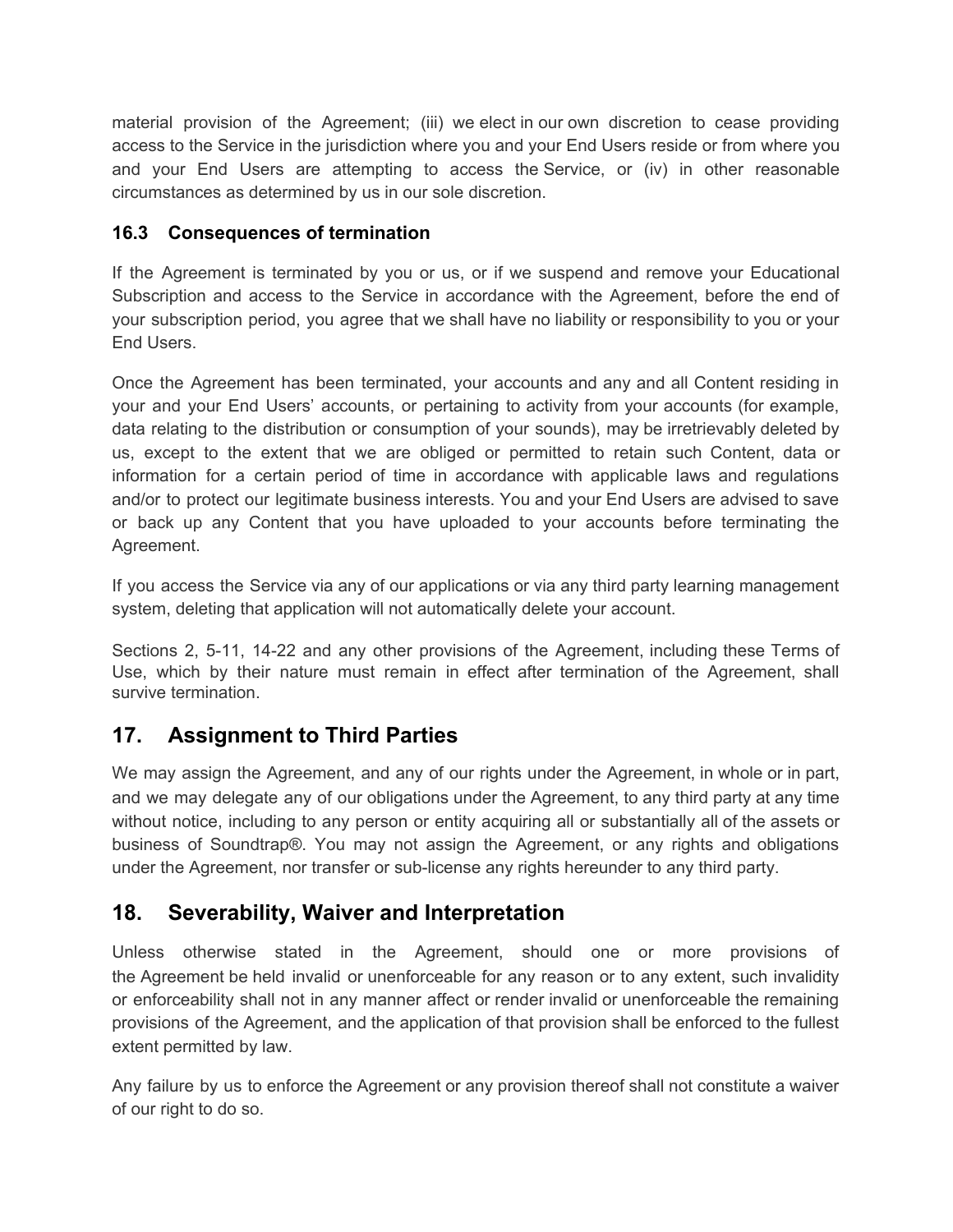As used in these Terms of Use, the words "include" and "including," and variations thereof, will be deemed to be followed by the words "without limitation".

## <span id="page-14-0"></span>**19. Choice of law, mandatory arbitration and venue**

## **19.1 Governing Law / Jurisdiction**

The Agreement (and any non-contractual disputes/claims arising out of or in connection with them) are subject to the laws of the state of California, United States of America, without regard to choice or conflicts of law principles.

Further, you and Spotify agree to the jurisdiction of the Northern District of California to resolve any dispute, claim, or controversy that relates to or arises in connection with the Agreement (and any non-contractual disputes/claims relating to or arising in connection with them) and is not subject to mandatory arbitration under Section 20.2.1.

## **19.2 ARBITRATION AGREEMENT**

\*This Arbitration Agreement applies only to users in the United States.\*

#### **19.2.1 Dispute resolution and arbitration**

You and we agree that any dispute, claim, or controversy between you and us arising in connection with or relating in any way to the Agreement or to your relationship with us as a user of the Service (whether based in contract, tort, statute, fraud, misrepresentation, or any other legal theory, and whether the claims arise during or after the termination of the Agreement) will be determined by mandatory binding individual (not class) arbitration. You and Soundtrap® further agree that the arbitrator shall have the exclusive power to rule on his or her own jurisdiction, including any objections with respect to the existence, scope or validity of the Arbitration Agreement or to the arbitrability of any claim or counterclaim. Arbitration is more informal than a lawsuit in court. THERE IS NO JUDGE OR JURY IN ARBITRATION, AND COURT REVIEW OF AN ARBITRATION AWARD IS LIMITED. There may be more limited discovery than in court. The arbitrator must follow this agreement and can award the same damages and relief as a court (including attorney fees), except that the arbitrator may not award any relief, including declaratory or injunctive relief benefiting anyone but the parties to the arbitration. This arbitration provision will survive termination of the Agreement.

#### **19.2.2 Exceptions**

Notwithstanding clause 19.2.1 above, you and we both agree that nothing in this Arbitration Agreement will be deemed to waive, preclude, or otherwise limit either of our rights, at any time, to (1) bring an individual action in a U.S. small claims court or (2) bring an individual action seeking only temporary or preliminary individualized injunctive relief in a court of law, pending a final ruling from the arbitrator. In addition, this Arbitration Agreement does not stop you or us from bringing issues to the attention of federal, state or local agencies. Such agencies can, if the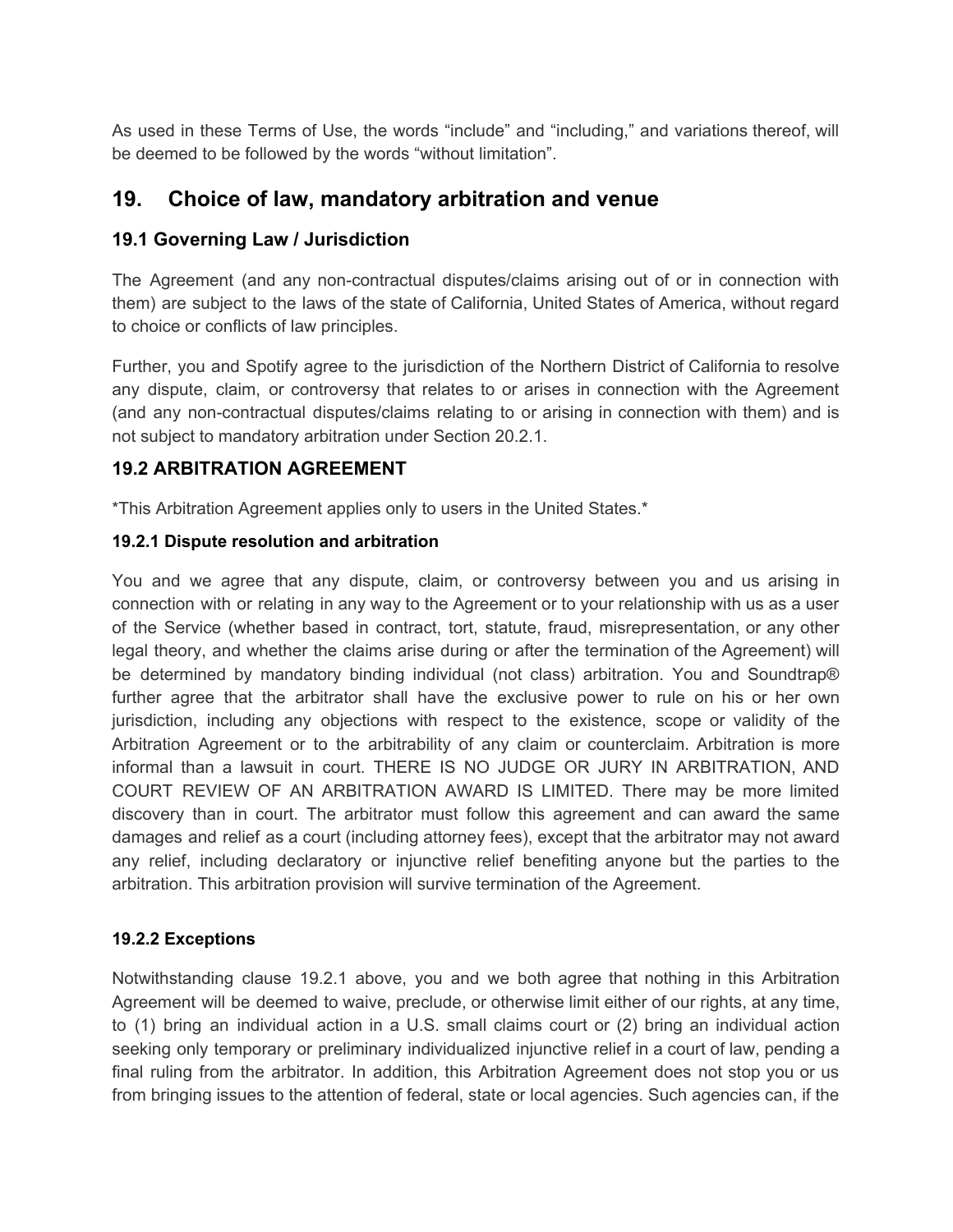law allows, seek relief against us on your behalf (or vice versa).

#### **19.2.3 No Class Or Representative Proceedings: Class Action Waiver**

YOU AND WE AGREE THAT EACH MAY BRING CLAIMS AGAINST THE OTHER ONLY IN YOUR OR OUR INDIVIDUAL CAPACITY AND NOT AS A PLAINTIFF OR CLASS MEMBER IN ANY PURPORTED CLASS OR REPRESENTATIVE ACTION. Unless both you and we agree, no arbitrator or judge may consolidate more than one person's claims or otherwise preside over any form of a representative or class proceeding. The arbitrator may award injunctive relief only in favor of the individual party seeking relief and only to the extent necessary to provide relief warranted by that party's individual claim. If a court decides that applicable law precludes enforcement of any of this paragraph's limitations as to a particular claim for relief, then that claim (and only that claim) must be severed from the arbitration and may be brought in court.

#### **19.2.4 Arbitration rules**

Either you or we may start arbitration proceedings. Any arbitration between you and us will take place under the Consumer Arbitration Rules of the American Arbitration Association ("AAA") then in force (the "AAA Rules"), as modified by this Arbitration Agreement. You and Soundtrap® agree that the Federal Arbitration Act applies and governs the interpretation and enforcement of this provision (despite the choice of law provision above). The AAA Rules, as well as instructions on how to file an arbitration proceeding with the AAA, appear at [adr.org](http://adr.org/) (adr.org), or you may call the AAA at 1-800-778-7879. We can also help put you in touch with the AAA.

Any arbitration hearings will take place in the county (or parish) of your billing address, provided that if the claim is for US \$25,000 or less, you may choose whether the arbitration will be conducted (1) solely on the basis of documents submitted to the arbitrator; (2) through a non-appearance based telephonic hearing; or (3) by an in-person hearing as established by the AAA Rules in the county (or parish) of your billing address.

If you choose to file an arbitration proceeding and you are required to pay a filing fee, We will reimburse you for that filing fee, unless your claim is for greater than US \$10,000, in which case you will be responsible for the filing fee. We will pay any other arbitration fees, including your share of arbitrator compensation, unless otherwise required by AAA rules or court order. Regardless of the manner in which the arbitration is conducted, the arbitrator shall issue a reasoned written decision sufficient to explain the essential findings and conclusions on which the decision and award, if any, are based. The arbitrator may make rulings and resolve disputes as to the payment and reimbursement of fees or expenses at any time during the proceeding and upon request from either party made within 14 days of the arbitrator's ruling on the merits.

#### **19.2.5 Notice; process**

A party who intends to seek arbitration must first send a written notice of the dispute to the other, by certified mail or Federal Express, UPS, or Express Mail (signature required), or in the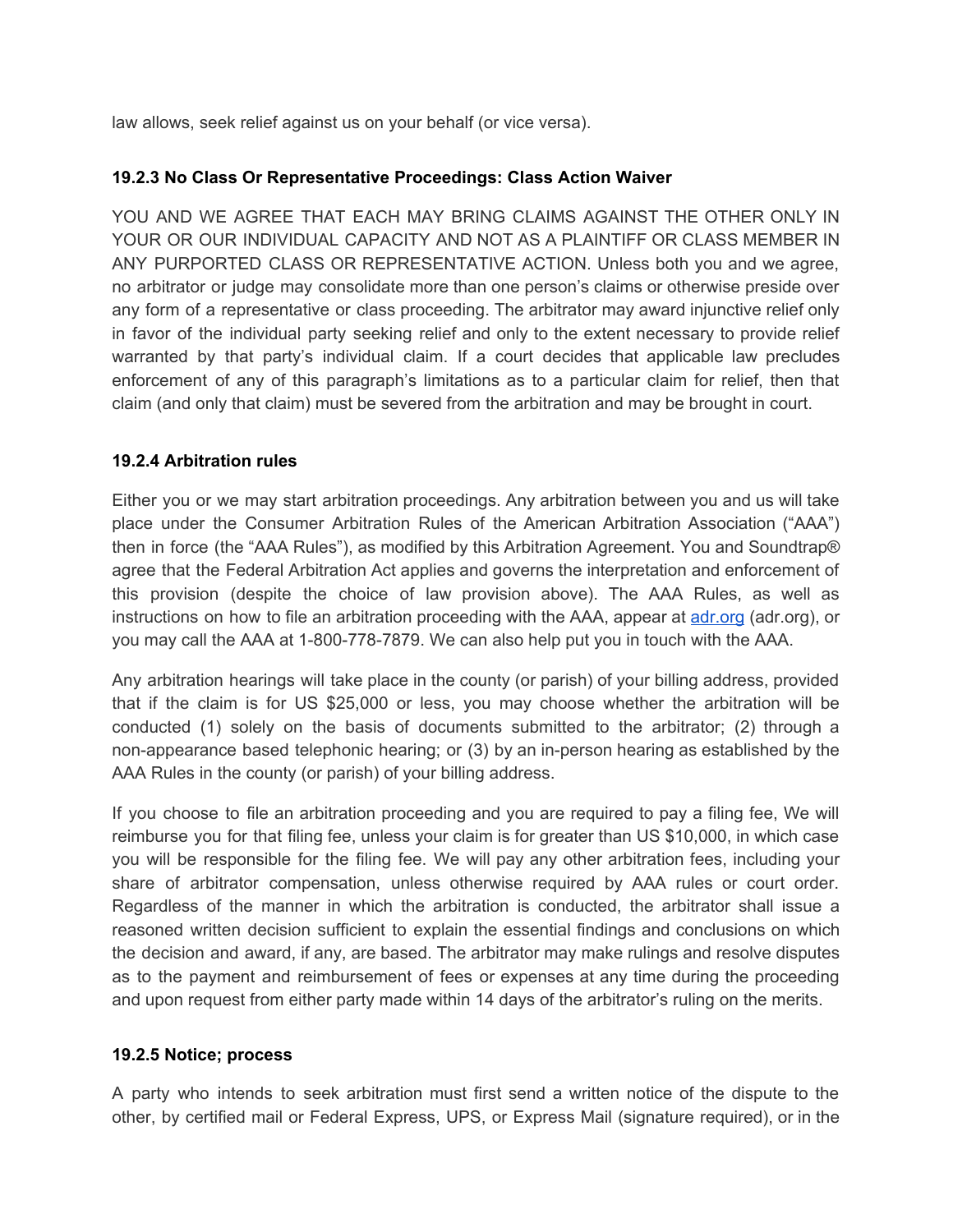event that we do not have a physical address on file for you, by electronic mail ("Notice"). Our address for Notice is: Spotify USA Inc., Attn: General Counsel, 4 World Trade Center, 150 Greenwich Street, 62nd Floor, New York, New York 10007, USA. The Notice must (1) describe the nature and basis of the claim or dispute; and (2) set forth the specific relief sought ("Demand"). We agree to use good faith efforts to resolve the claim directly, but if we do not reach an agreement to do so within 30 days after the Notice is received, you or we may commence an arbitration proceeding. During the arbitration, the amount of any settlement offer made by you or us shall not be disclosed to the arbitrator until after the arbitrator makes a final decision and award, if any. In the event our dispute is finally resolved through arbitration in your favor, and the arbitrator issues you an award that is greater than the value of our last written settlement offer, then we will instead pay you either the amount of the award or US \$1,000, whichever is greater. All documents and information disclosed in the course of the arbitration shall be kept strictly confidential by the recipient and shall not be used by the recipient for any purpose other than for purposes of the arbitration or the enforcement of the arbitrator's decision and award and shall not be disclosed except in confidence to persons who have a need to know for such purposes or as required by applicable law.

#### **19.2.6 Enforceability**

If this Arbitration Agreement is invalidated in whole or in part, the parties agree that the exclusive jurisdiction and venue described in Section 19.1 shall govern any claim in court arising out of or related to the Agreement.

## <span id="page-16-0"></span>**20. Entire agreement, third party beneficiaries**

Other than as stated in this section or as explicitly agreed upon in writing between you and us, this Agreement together with and any additional terms you agree to from time to time, constitute the entire agreement between you and us with respect to your and your End Users use of the Service and supersede any prior agreement between you and us with respect to the same subject matter. Any modifications to the Agreement other than by us as permitted by [Changes](#page-2-0) to the [Agreement](#page-2-0) section are prohibited without a written agreement signed by a representative with actual authority to bind us to those modifications.

As noted previously, however, certain aspects of your use of the Service may be governed by additional agreements. That could include, for example, when access to the Service is sold via a Reseller together with other services, or when you have agreed to terms and conditions of Third Party Services. To the extent that there is any irreconcilable conflict between any such additional terms and these Terms of Use, the additional terms shall prevail.

## <span id="page-16-1"></span>**21. Export control**

Our products may be subject to U.S. export and re-export control laws and regulations or similar laws applicable in other jurisdictions, including the Export Administration Regulations ("EAR") maintained by the U.S. Department of Commerce, trade and economic sanctions maintained by